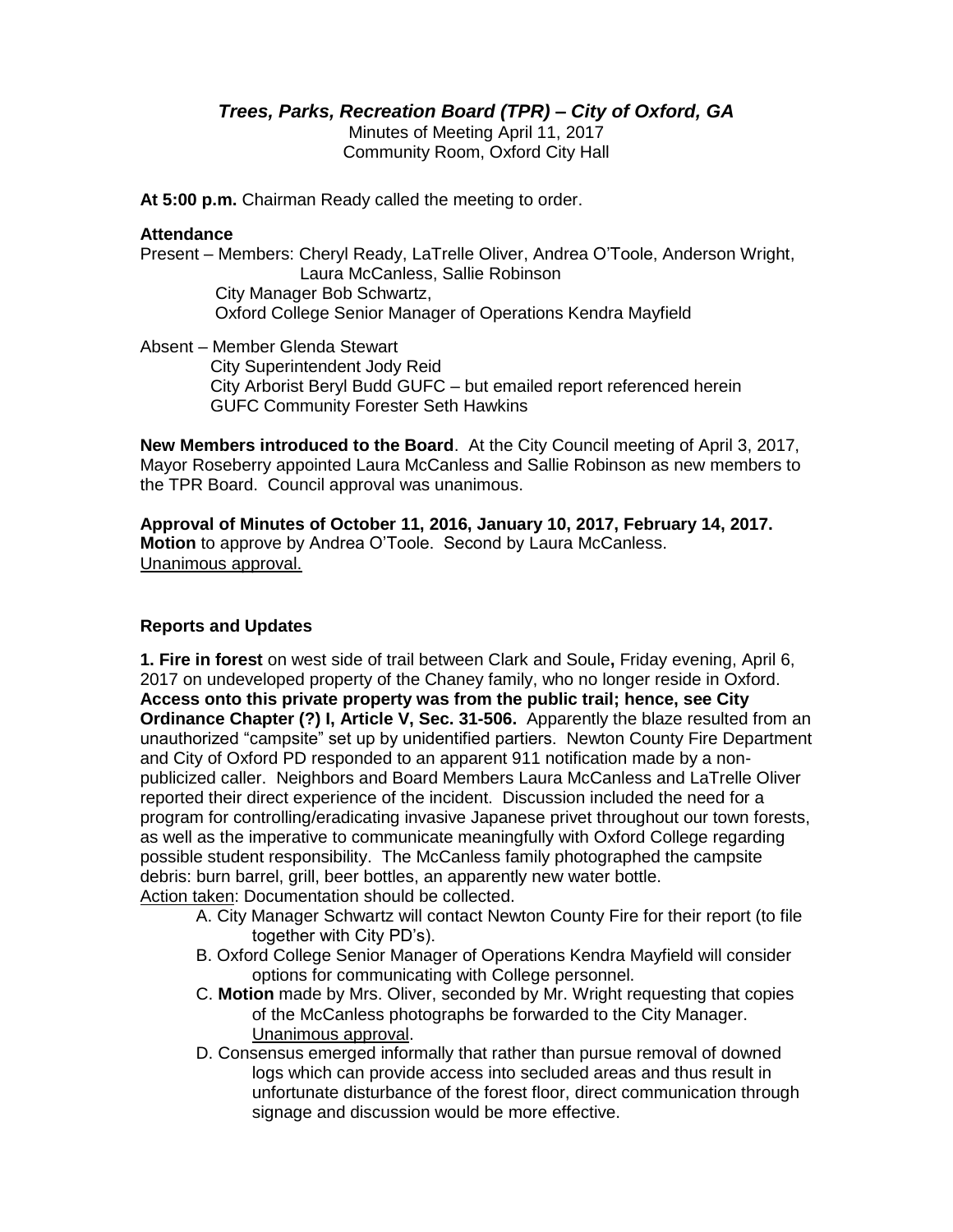**2. Continuation of privet control along Wesley** Street – Chairman Ready suggested we put this item on the work plan so that Arborist Budd can facilitate action. Engineer Jordan has now completed the survey of Wesley Street right-of-way, which establishes the interface of public and private property lines.

## **3. Replacement trees for Emory Street – What's the plan?**

The October 11, 2016 Minutes state that Seth Hawkins said he will inspect the "condition of the young trees along Emory and dogwood in City Hall Park." Arborist Budd's report for today's meeting: "When I return I will do an evaluation of the planted trees along Emory St. Several of these are in poor shape and should be removed and some are in need of pruning. Additionally many trees are in need of mulching."

### **4. Completion of Old Church crosswalk extension**

Soil has been added to connect concrete to grass area, but as yet no grass has "taken." City Manager Schwartz will follow up. He acknowledged that no TPR representative was involved with the decision to design and monitor this area, which manifests itself as a "mini pocket park" because of its elements (historical marker, bench, shrubs) and thus its apparent intended uses (rest, education). See City Ordinance Chapter 39, Section 101 Definitions # 3 Parks, Trails, and Gardens.

### **5. Mitchell Street Park – Anderson Wright**

The City crew mows. Mr. Wright continues to remove fallen sticks and limbs. The poles which are in the way have not been removed even after many months of reminders. Benches are still needed and should be budgeted. A drainage culvert/entrance access has not been yet been installed, though long requested. City Manager Schwartz will address.

## **6. George Street Park – Jody Report**

Mrs. Oliver noted that the huge aging pecan has been crowned-cleaned. She also observed that the Jack Atkinson memorial "Sunrise Red Bud" has suffered repeated damage and perhaps should be removed and replaced with a more substantial specimen. Arborist Budd will examine and determine action.

# **7. Asbury Street Park ad hoc committee's recommendations for park; seek approval from TPR and recommendation to present to City Council**

City Manager Schwartz delivered three helpful hand-outs to each person present: (1) Park Planning Process; (2) Construction Cost Estimate (received 4/10/2017); and, (3) the latest Preliminary Site Plan (received 4/1/2017). A hard copy of each one is attached to the official minutes. Bob and Cheryl made note of a few ideas. Conversation was limited due to the late hour, but no general reservations were expressed. There was no discussion of naming or of an interpretative marker that would tell the history of the family and community who lived there. There was general consensus that the project should move forward according to plan.

#### **8. Pruning issues – status and concerns**

Arborist Budd reports: "Pruning completed last month on 15 large trees by North American Tree. The pruning was primarily crown cleaning and several were raised for clearance. Two additional trees were approved for clearance and crown cleaning and this work should be completed soon."